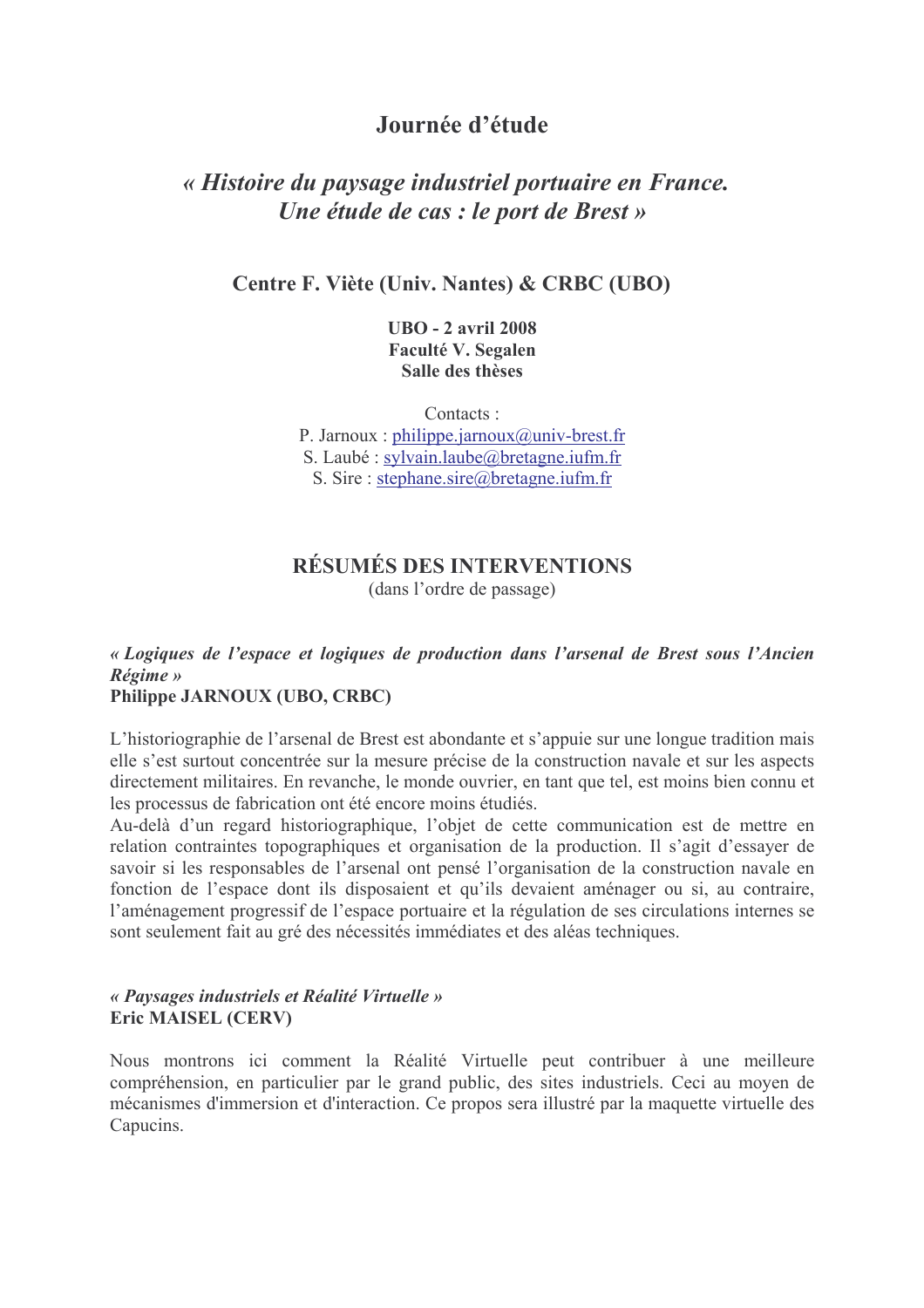#### « Des forges de la Villeneuve aux ateliers des Capucins. L'évolution de l'espace à l'arsenal de Brest -  $XVIII^e$  - $XIX^e$  siècle » **Catherine ABEGUILE-PETIT**

La gestion de l'espace est un constant problème dans l'histoire des arsenaux de Marine car les lieux militairement stratégiques ne sont pas toujours les mieux adaptés au développement industriel. L'espace que l'arsenal de Lorient gagne, difficilement aussi, par l'aménagement de polders, les ingénieurs du port de Brest l'obtiennent d'abord en creusant la roche qui enserre étroitement le port de part et d'autre de la Penfeld. Sur cet espace conquis par le travail des forçats, Choquet de Lindu établit de remarquables constructions qui donnent sa caractéristique au port de Brest pendant le XVIII<sup>e</sup> siècle. Mais bientôt, l'étroitesse des berges de la rivière, qui ralentit le développement de l'arsenal et limite les choix énergétiques, fait envisager une autre solution. En 1767, s'ouvrent les forges de la Villeneuve, implantées sur les bords de la Penfeld, mais à 4 km du port ; c'est un établissement pionnier en France dans le traitement des métaux ferreux et non-ferreux. L'usine a été le premier établissement brestois à franchir le pas vers la mécanisation en recourrant à l'énergie hydraulique. Une véritable communauté industrielle s'y établit mais la trop grande autonomie de l'établissement inquiète les administrateurs du port et, de surcroît, dès le milieu du XIX<sup>e</sup> siècle, la rentabilité de l'hydraulique est remise en cause. L'usine ferme des portes en 1881, laissant de nombreux témoins bâtis de son existence. A cette date, un autre site a brillamment pris la relève : les ateliers des Capucins, dont la construction a débuté en 1840. Après de multiples tâtonnements et interrogations, il s'avère que, pour s'étendre, l'arsenal doit désormais gagner de la hauteur.

#### « Le port de Brest en tant que paysage industriel au XIX-XXème siècle : une interprétation du point de vue de l'histoire des techniques » Sylvain LAUBÉ et Stéphane SIRE (CFV et UBO)

Au travers de trois objets techniques majeurs de l'enceinte portuaire brestoise avant-guerre (dont des traces subsistent encore dans le paysage actuel), cette communication vise à présenter les thématiques et méthodologies de recherche développées au Centre F. Viète concernant le port de Brest et son arsenal du point de vue de l'histoire des techniques.

Le pont tournant de Recouvrance (1861-1944), le pont transbordeur (1909-1947) et l'ensemble du môle du viaduc avec sa grue-revolver (1866-1947) constituent en effet des éléments du paysage industriel à expliciter historiquement par leur cycle de vie : la demande sociale/économique/industrielle qui a conduit à leur construction; leur construction et le contexte technologique et scientifique qui a amené au choix final de ces solutions techniques; les usages et les évolutions techniques : les raisons de leur disparition : traces et mémoires.

Nous terminerons par présenter l'intérêt des outils informatiques tels que la constitution de base de données et la modélisation 3D cinématique pour la recherche en Histoire des Sciences et des Techniques